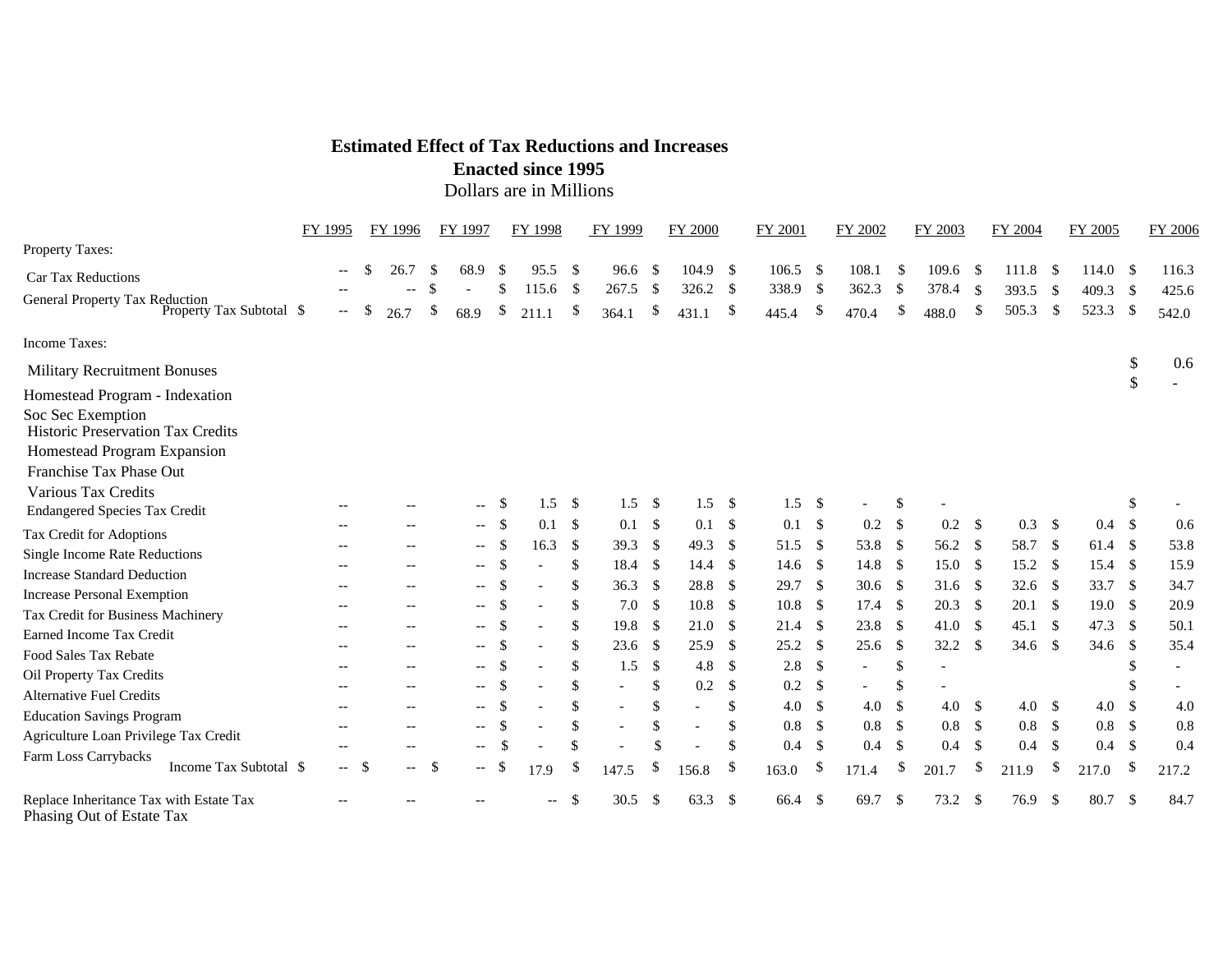## **Estimated Effect of Tax Reductions and Increases**

**Enacted since 1995** 

Dollars are in Millions

|                                                                                                                                                                                                                                                                              |                                             | FY 1995 |     | FY 1996     |                                  | FY 1997     |                                   | FY 1998        |                                  | FY 1999                                                             |                                                          | <b>FY 2000</b>                   |                                             | FY 2001                                     |                                         | FY 2002                                                      |                                           | FY 2003                                                      |                                         | FY 2004                              |                                        | FY 2005                                                                              |                                    | <b>FY 2006</b>                          |
|------------------------------------------------------------------------------------------------------------------------------------------------------------------------------------------------------------------------------------------------------------------------------|---------------------------------------------|---------|-----|-------------|----------------------------------|-------------|-----------------------------------|----------------|----------------------------------|---------------------------------------------------------------------|----------------------------------------------------------|----------------------------------|---------------------------------------------|---------------------------------------------|-----------------------------------------|--------------------------------------------------------------|-------------------------------------------|--------------------------------------------------------------|-----------------------------------------|--------------------------------------|----------------------------------------|--------------------------------------------------------------------------------------|------------------------------------|-----------------------------------------|
| Sales Tax Exemptions for:                                                                                                                                                                                                                                                    |                                             |         |     |             |                                  |             |                                   |                |                                  |                                                                     |                                                          |                                  |                                             |                                             |                                         |                                                              |                                           |                                                              |                                         |                                      |                                        |                                                                                      |                                    |                                         |
| New Construction Services                                                                                                                                                                                                                                                    | \$                                          | 2.1     | -S  | 17.7        | -\$                              | 18.5        | \$                                | $19.4 \quad $$ |                                  | 20.3                                                                | \$                                                       | $21.2 \quad$                     |                                             | 22.1                                        | - \$                                    | 22.6                                                         | - \$                                      | 23.2                                                         | - \$                                    | 23.9                                 | <sup>\$</sup>                          | 24.5 $\sqrt{ }$                                                                      |                                    | 25.1                                    |
| Utilities Consumed during the<br>Production Process                                                                                                                                                                                                                          | \$                                          |         |     | 12.4        | -S                               | 13.0        | -S                                | 13.6           | <sup>\$</sup>                    | 14.3                                                                | -\$                                                      | 14.9                             | \$                                          | 15.5                                        | - \$                                    | 15.8                                                         | - \$                                      | 16.3                                                         | - \$                                    | 16.7                                 | -S                                     | 17.2                                                                                 | -\$                                | 17.6                                    |
| <b>Residential Remodeling</b><br>Major Component Parts Exemption<br>Grain Storage and Transportation<br>Property Consumed in One Year<br><b>Health Clinic Exemptions</b><br><b>Integrated Plant Exemptions</b><br>Sales Tax on Used Vehicles<br>Repair of Transmission Lines | \$<br>\$<br>\$<br><sup>\$</sup><br>\$<br>\$ |         | \$. |             | \$<br>\$<br>\$<br>\$<br>\$<br>\$ |             | \$<br>\$.<br>\$<br>\$<br>\$<br>\$ |                | \$<br>\$<br>\$<br>\$<br>\$<br>\$ | 14.7<br>1.4<br>$\overline{\phantom{a}}$<br>$\overline{\phantom{a}}$ | -\$<br>-\$<br>\$<br>$\mathcal{S}$<br>$\mathcal{S}$<br>\$ | 16.6<br>1.6<br>1.1<br>0.5<br>0.2 | -S<br>-S<br>\$<br>\$<br><sup>\$</sup><br>\$ | 17.3<br>1.7<br>$0.8\,$<br>0.5<br>0.2<br>3.9 | - \$<br>- \$<br>-\$<br>\$<br>- \$<br>\$ | 17.7<br>1.7<br>$\overline{\phantom{a}}$<br>0.5<br>0.2<br>4.0 | - \$<br>- \$<br>\$<br>-\$<br>- \$<br>- \$ | 18.2<br>1.8<br>$\overline{\phantom{0}}$<br>0.5<br>0.2<br>4.1 | - \$<br>-\$<br>\$<br>-\$<br>- \$<br>-\$ | 18.7<br>1.8<br>0.5<br>$0.2\,$<br>4.2 | \$<br>-S<br>\$<br>\$<br>-S<br>\$<br>\$ | 19.2 <sup>°</sup><br>1.9<br>$\overline{\phantom{0}}$<br>0.5<br>$0.2\,$<br>4.3<br>5.0 | - \$<br>\$<br>\$<br>-S<br>\$<br>\$ | 19.6<br>1.9<br>0.5<br>0.2<br>4.4<br>5.2 |
| Various Other Exemptions<br>Sales Tax Subtotal                                                                                                                                                                                                                               | <sup>\$</sup><br>- \$                       | 2.1     | \$  | 1.8<br>31.9 | -S<br>\$                         | 1.9<br>33.4 | -\$<br>\$                         | 2.0<br>35.0    | - \$<br>\$                       | 9.7<br>60.4                                                         | -\$<br>\$                                                | 10.7<br>66.8                     | S.<br>\$                                    | 11.0<br>73.0                                | - \$<br>$\boldsymbol{\mathsf{S}}$       | 11.2<br>73.8                                                 | - \$<br>$\boldsymbol{\mathsf{S}}$         | 11.6<br>75.8                                                 | - \$<br>$\boldsymbol{\mathsf{S}}$       | 11.9<br>77.9                         | - \$<br>$\mathcal{S}$                  | $12.2-5$<br>85.0 \$                                                                  |                                    | 12.6<br>87.1                            |
| <b>Severance Taxes:</b><br><b>Production Exemptions</b><br>Depletion Trust Fund                                                                                                                                                                                              |                                             |         |     |             |                                  | $- -$       | \$.                               |                | \$                               | 2.7                                                                 | \$                                                       | 4.6 <sup>°</sup>                 |                                             | 4.6                                         | $\mathcal{S}$                           | 4.6 <sup>°</sup>                                             |                                           | 4.6 <sup>°</sup>                                             |                                         | 4.6                                  | - \$                                   | 4.6 <sup>°</sup>                                                                     |                                    | 4.6                                     |
| <b>Insurance Premiums Taxes</b><br>Privilege Taxes                                                                                                                                                                                                                           |                                             |         |     |             |                                  | $--$        | \$                                | 1.5            | \$<br>\$                         | 21.6<br>$8.4\quad$                                                  | -\$                                                      | $26.6$ \$<br>8.8                 | \$                                          | 28.6<br>9.2                                 | - \$<br>$\sqrt{3}$                      | 24.1<br>9.7                                                  | - \$<br>- \$                              | 19.6<br>10.2                                                 | - \$<br>- \$                            | 15.0<br>10.6                         | - \$<br>-\$                            | $12.0-5$<br>$11.0 \text{ }$ \$                                                       |                                    | 24.1<br>11.5                            |
| Reductions in Employers'<br><b>Unemployment Contributions</b>                                                                                                                                                                                                                |                                             | 97.4    |     | 103.8       |                                  | 110.7       |                                   | 119.8          |                                  | 124.2                                                               |                                                          |                                  |                                             |                                             |                                         |                                                              |                                           |                                                              |                                         |                                      |                                        |                                                                                      |                                    |                                         |
| <b>Total Tax Reductions</b>                                                                                                                                                                                                                                                  | \$                                          | 99.5    | -S  | 162.4       | S                                | 213.0       | S                                 | 385.3          | - \$                             | 759.4                                                               | \$                                                       | 758.0 \$                         |                                             | 790.2                                       | \$                                      | 823.7                                                        | -S                                        | 873.1                                                        | \$                                      | 902.2                                | <sup>\$</sup>                          | 933.6                                                                                | -S                                 | 971.1                                   |
| <b>Cumulative Reductions</b>                                                                                                                                                                                                                                                 | \$                                          | 99.5    | \$  | 261.9       | \$                               | 474.9       | \$                                | 860.2          | $\mathcal{S}$                    | 1,619.6 $\frac{\$}{2,377.6}$ \ $\frac{\$}{2,377.6}$                 |                                                          |                                  |                                             |                                             |                                         | 3,167.8 $\frac{1}{2}$ 3,991.5 $\frac{1}{2}$ 4,864.6          |                                           |                                                              |                                         | \$5,766.7                            | <sup>\$</sup>                          | 6,700.4                                                                              | $\mathbb{S}$                       | 7,671.5                                 |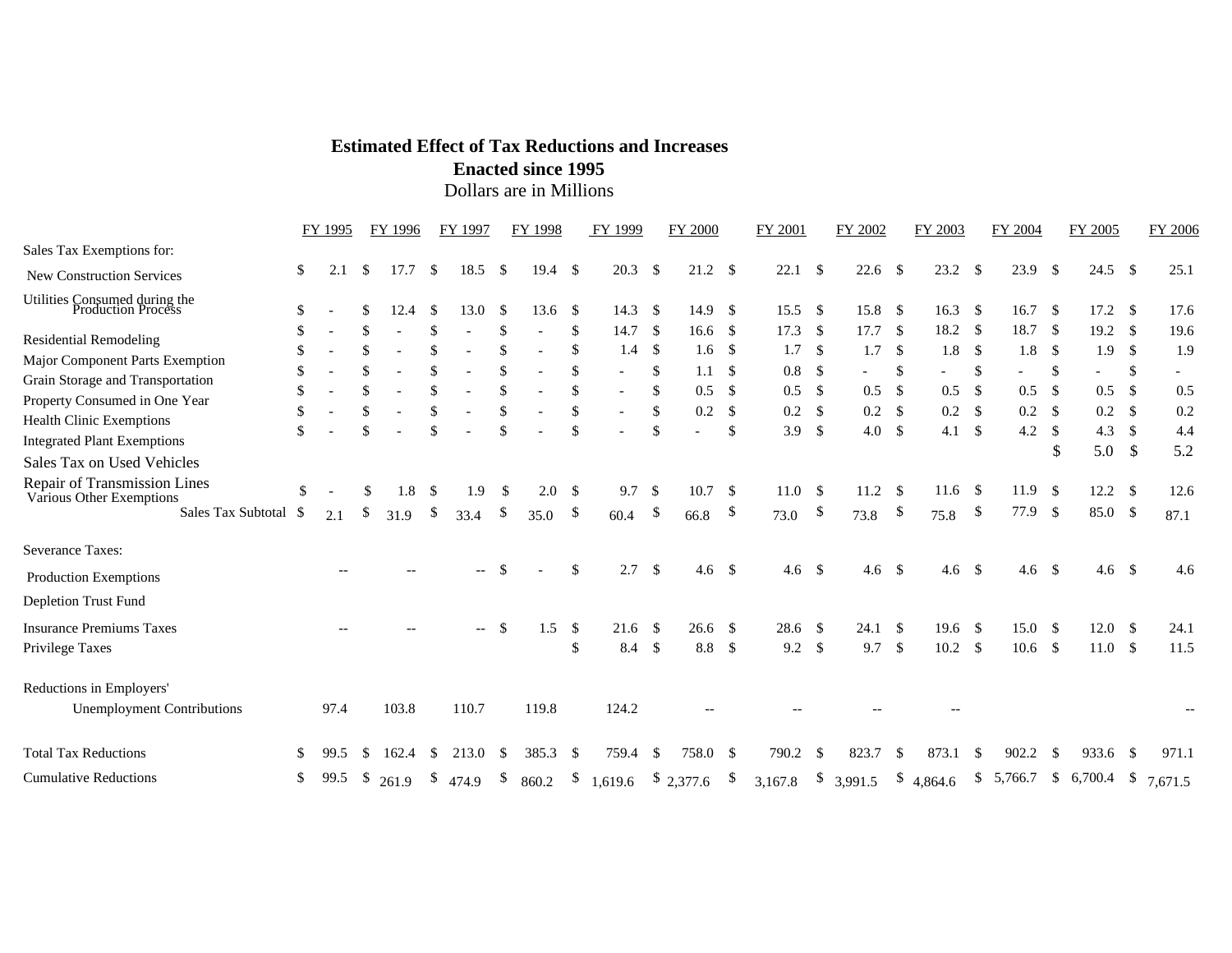## **Estimated Effect of Tax Reductions and Increases**

**Enacted since 1995** 

Dollars are in Millions

|                                      |     | FY 1995 |     | FY 1996 | FY 1997       |      | FY 1998 |    | FY 1999             |     | <b>FY 2000</b>  | <b>FY 2001</b> |     | FY 2002   |      | FY 2003   |      | FY 2004               |      | FY 2005      |          | <b>FY 2006</b> |
|--------------------------------------|-----|---------|-----|---------|---------------|------|---------|----|---------------------|-----|-----------------|----------------|-----|-----------|------|-----------|------|-----------------------|------|--------------|----------|----------------|
| Total w/o Reduction in Employers     |     |         |     |         |               |      |         |    |                     |     |                 |                |     |           |      |           |      |                       |      |              |          |                |
| <b>Unemployment Contributions</b>    |     | \$2.1   |     | \$58.6  | \$102.3       |      | \$265.5 |    | \$635.2             |     | \$758.0         | \$790.2        |     | \$823.7   |      | \$873.1   | -S   | 902.2                 | -S   | 933.6        |          | \$971.1        |
| Cumulative Reductions w/o Employers  |     | \$2.1   | S S |         | 60.7 \$ 163.0 |      |         |    | \$ 428.5 \$ 1,063.7 |     | $$1,821.7$ \ \$ | 2,611.9        |     | \$3,435.6 |      | \$4,308.7 |      | \$5,210.8\$6,144.5\$8 |      |              |          | 7,115.6        |
| <b>Premployment Contributions</b>    |     |         |     |         |               |      |         |    |                     |     |                 |                |     |           |      | 227.6     | -\$  | 227.6                 | -\$  | 241.1        | <u>ж</u> | 247.6          |
| Sales and Use                        |     |         |     |         |               |      |         |    |                     |     |                 |                |     |           | \$   | 135.1     | -S   | 137.6                 | - \$ | 142.5        | - \$     | 151.0          |
| Cigarette                            |     |         |     |         |               |      |         |    |                     |     |                 |                |     |           | \$   | 80.5      | - \$ | 73.0                  | - \$ | 72.5         | - \$     | 72.0           |
| Corporate Franchise                  |     |         |     |         |               |      |         |    |                     |     |                 |                |     |           | \$   | 12.0      | - \$ | 17.0                  | - \$ | $26.1 \quad$ |          | 24.6           |
| <b>Cumulative Increases</b>          |     |         |     |         |               |      |         |    |                     |     |                 |                |     |           | \$   | 227.6     |      | 455.2                 |      | 696.3        |          | 943.9          |
| <b>Net Tax Reductions</b>            | \$. | 99.5    |     | 162.4   | <b>213.0</b>  | - \$ | 385.3   | -8 | 759.4               | -\$ | 758.0 \$        | 790.2          | -\$ | 823.7     | - \$ | 645.5     | -8   | 674.6                 | -\$  | 692.5        | -SS      | 723.5          |
| <b>Cumulative Net Tax Reductions</b> | \$  | 99.5    |     | 261.9   | 474.9         |      | 860.2   |    | 1,619.6             |     | 2,377.6         | 3,167.8        |     | 3,991.5   |      | 4,637.0   |      | 5,311.5               |      | 6,004.1      |          | 6,727.6        |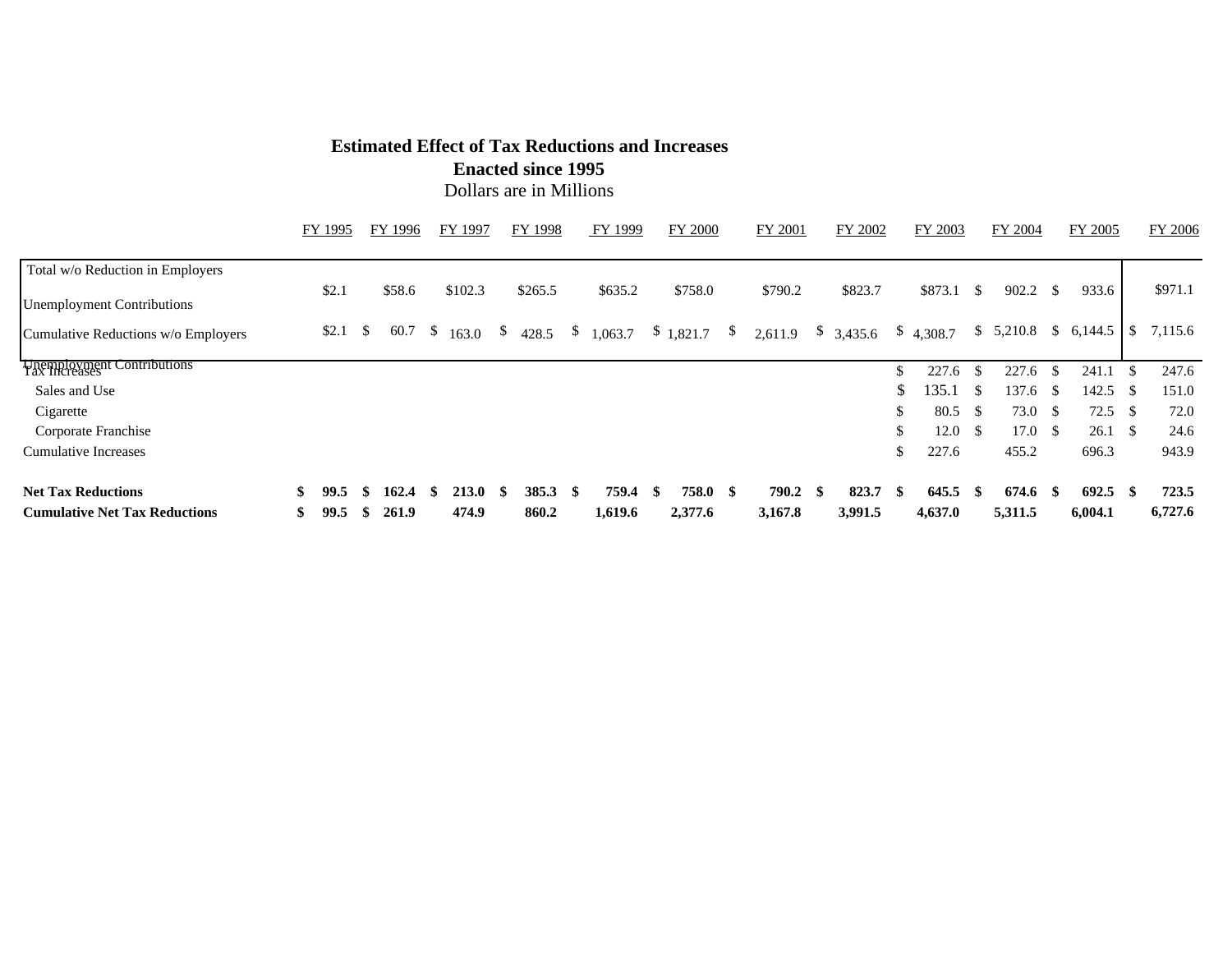|                                                                      |    | FY 2007 |    | <b>FY 2008</b> |               | FY 2009        |               | FY 2010         |              | FY 2011         |               | FY 2012         |               | FY 2013         |
|----------------------------------------------------------------------|----|---------|----|----------------|---------------|----------------|---------------|-----------------|--------------|-----------------|---------------|-----------------|---------------|-----------------|
| Property Taxes:                                                      |    |         |    |                |               |                |               |                 |              |                 |               |                 |               |                 |
| <b>Car Tax Reductions</b>                                            | \$ | 118.6   | \$ | 121.0          | \$            | 123.4          | \$            | 125.9           | -S           | 128.4           | <sup>\$</sup> | 131.0           | <sup>\$</sup> | 133.6           |
|                                                                      | \$ | 442.7   | \$ | 460.4          | $\mathcal{S}$ | 478.8          | \$            | 497.9           | \$           | 517.9           | \$            | 538.6           | S.            | 560.1           |
| General Property Tax Reduction Property Tax Subtotal \$              |    | 561.3   | \$ | 581.4          | \$            | 602.2          | \$            | 623.8           | \$           | 646.3           | \$            | 669.6           | $\mathbb{S}$  | 693.7           |
| <b>Income Taxes:</b>                                                 |    |         |    |                |               |                |               |                 |              |                 |               |                 |               |                 |
| <b>Military Recruitment Bonuses</b>                                  | \$ | 0.6     | \$ | 0.7            | \$            | 0.7            | \$            | 0.7             | \$           | 0.8             | \$            | 0.8             | <sup>\$</sup> | 0.9             |
| Homestead Program - Indexation                                       | \$ | 0.0     | \$ | 0.1            | \$            | 0.1            | \$            | 0.1             | \$           | 0.1             | \$            | 0.2             | $\mathbb{S}$  | 0.2             |
| Soc Sec Exemption                                                    |    |         | \$ | 6.0            | \$            | 12.0           | $\mathbb{S}$  | 13.2            | $\mathbb{S}$ | 14.5            | $\mathbf{\$}$ | 16.0            | \$            | 17.6            |
| <b>Historic Preservation Tax Credits</b>                             |    |         | \$ | 0.6            | \$            | 0.6            | \$            | 0.6             | \$           | 0.6             | \$            | 0.6             | \$            | 0.6             |
| Homestead Program Expansion                                          |    |         | \$ | 10.5           | \$            | 11.0           | \$            | 11.6            | \$           | 12.2            | \$            | 12.8            | \$            | 13.8            |
| Franchise Tax Phase Out                                              |    |         | \$ | 7.0            | \$            | 16.5           | \$            | 26.5            | \$           | 37.0            | \$            | 48.0            | \$            | 50.0            |
| Various Tax Credits                                                  |    |         | \$ | 4.1            | \$            | 4.1            | \$            | 4.1             | \$           | 4.1             | \$            | 4.1             | \$            | 4.1             |
| <b>Endangered Species Tax Credit</b>                                 | \$ |         |    |                |               |                |               |                 |              |                 |               |                 |               |                 |
| Tax Credit for Adoptions                                             | \$ | 1.1     | \$ | 1.1            | <sup>\$</sup> | 0.2            | \$            | 0.2             | \$           | 0.2             | <sup>\$</sup> | 0.2             | \$            | 0.2             |
| Single Income Rate Reductions                                        | \$ | 56.2    | \$ | 58.7           | \$            | 61.4           | \$            | 64.1            | \$           | 67.0            | \$            | 70.0            | \$            | 73.2            |
| <b>Increase Standard Deduction</b>                                   | \$ | 16.3    | \$ | 16.8           | $\mathcal{S}$ | 17.3           | \$            | 17.9            | \$           | 18.4            | \$            | 18.9            | \$            | 19.5            |
| <b>Increase Personal Exemption</b>                                   | \$ | 35.8    | \$ | 36.8           | $\mathcal{S}$ | 38.0           | $\mathcal{S}$ | 39.1            | \$           | 40.3            | \$            | 41.5            | <sup>\$</sup> | 42.7            |
| Tax Credit for Business Machinery                                    | \$ | 30.9    | \$ | 28.2           | \$            | 25.0           | \$            | 25.0            | \$           | 25.0            | \$            | 25.0            | \$            | 25.0            |
| Earned Income Tax Credit                                             | \$ | 50.3    | \$ | 62.4           | \$            | 64.3           | \$            | 66.2            | \$           | 68.2            | \$            | 70.2            | \$            | 72.3            |
| Food Sales Tax Rebate                                                | \$ | 35.9    | \$ | 41.2           | $\mathcal{S}$ | 42.4           | \$            | 43.7            | \$           | 45.0            | \$            | 46.4            | $\mathcal{S}$ | 47.8            |
| Oil Property Tax Credits                                             | \$ |         |    |                |               |                |               |                 |              |                 |               |                 |               |                 |
| <b>Alternative Fuel Credits</b>                                      | \$ |         |    |                |               |                |               |                 |              |                 |               |                 |               |                 |
| <b>Education Savings Program</b>                                     | \$ | 4.0     | \$ | 4.0            | $\mathcal{S}$ | 4.0            | \$            | 4.0             | \$           | 4.0             | -\$           | 4.0             | \$            | 4.0             |
| Agriculture Loan Privilege Tax Credit                                | \$ | 0.8     | \$ | 0.8            | \$            | 0.8            | \$            | 0.8             | \$           | 0.8             | \$            | 0.8             | \$            | 0.8             |
| Farm Loss Carrybacks                                                 | \$ | 0.4     | \$ | 0.4            | $\mathcal{S}$ | 0.4            | \$            | 0.4             | \$           | 0.4             | $\mathbf{\$}$ | 0.4             | \$            | 0.4             |
| <b>Income Tax Subtotal</b>                                           | S. | 232.4   | \$ | 279.4          | \$            | 298.7          | \$            | 318.2           | \$           | 338.6           | \$            | 359.9           | \$            | 373.0           |
| Replace Inheritance Tax with Estate Tax<br>Phasing Out of Estate Tax | \$ | 89.0    | \$ | 93.4<br>\$9.0  | \$            | 98.1<br>\$20.0 | \$            | 103.0<br>\$37.0 | \$           | 108.1<br>\$47.0 | \$            | 113.6<br>\$52.0 | S.            | 119.2<br>\$52.0 |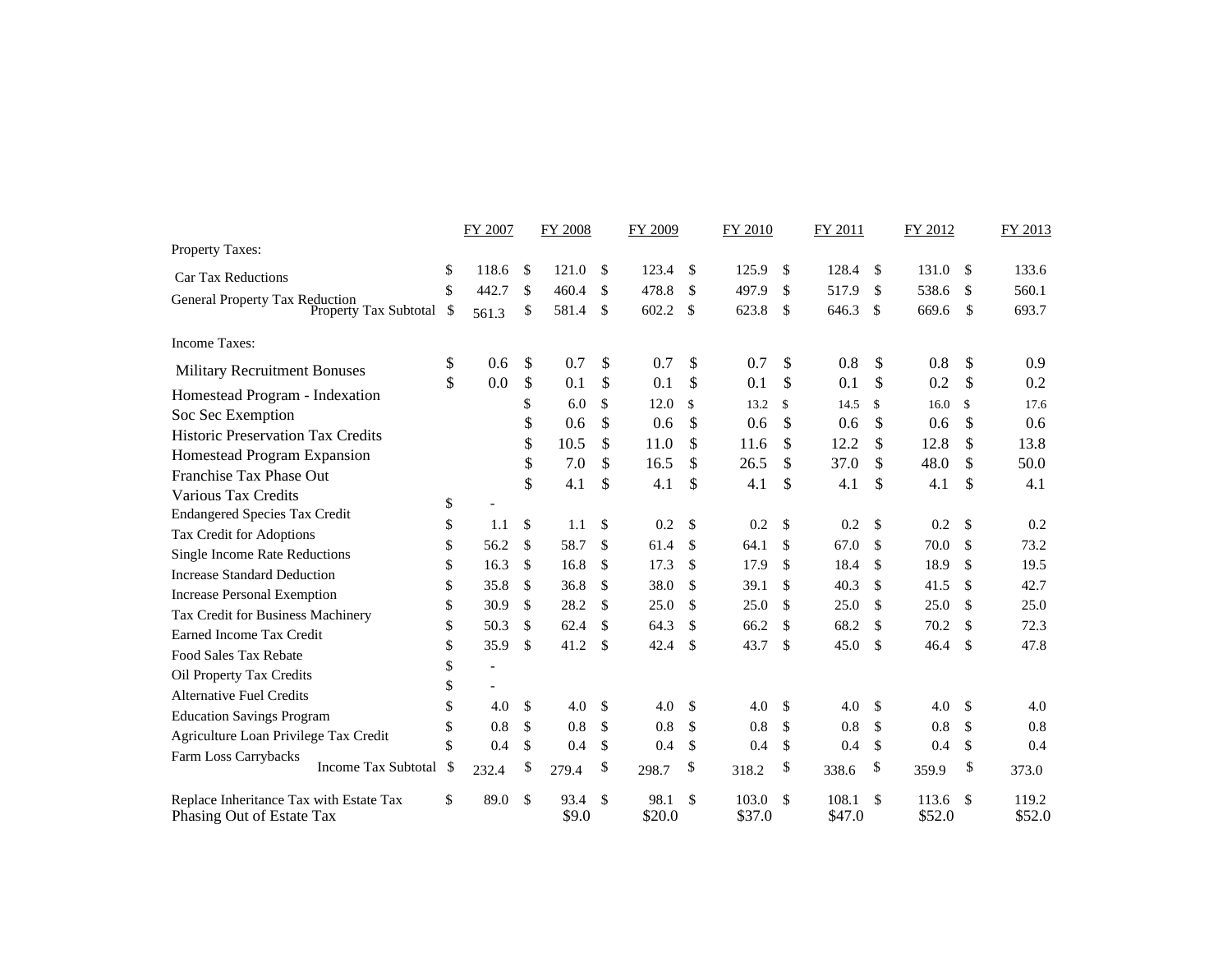|                                                                  |          | FY 2007    |               | <b>FY 2008</b> |               | FY 2009    |               | <b>FY 2010</b> |              | FY 2011                         |          | FY 2012    |               | FY 2013    |
|------------------------------------------------------------------|----------|------------|---------------|----------------|---------------|------------|---------------|----------------|--------------|---------------------------------|----------|------------|---------------|------------|
| Sales Tax Exemptions for:                                        |          |            |               |                |               |            |               |                |              |                                 |          |            |               |            |
| <b>New Construction Services</b>                                 | \$       | 25.8       | \$            | 26.5           | \$            | 27.2       | \$            | 27.9           | \$           | 28.7                            | \$       | 29.5       | \$            | 30.3       |
| Utilities Consumed during the<br>Production Process              | \$       | 18.1       | -\$           | 18.6           | \$            | 19.1       | \$            | 19.6           | \$           | 20.1                            | \$       | 20.7       | \$            | 21.3       |
| <b>Residential Remodeling</b>                                    | \$       | 20.2       | \$            | 20.7           | \$            | 21.3       | \$            | 21.9           | \$           | 22.5                            | \$       | 23.1       | \$            | 23.7       |
| Major Component Parts Exemption                                  | \$<br>\$ | 2.0        | \$<br>\$      | 2.0            | \$<br>\$      | 2.1        | \$<br>\$      | 2.1            | \$<br>\$     | 2.2<br>$\overline{\phantom{0}}$ | \$<br>\$ | 2.3        | \$<br>\$      | 2.3        |
| Grain Storage and Transportation                                 | \$       | 0.5        | \$            | 0.5            | $\mathcal{S}$ | 0.5        | \$            | 0.5            | \$           | 0.5                             | \$       | 0.5        | \$            | 0.5        |
| Property Consumed in One Year<br><b>Health Clinic Exemptions</b> | \$       | 0.2        | \$            | 0.2            | \$            | 0.2        | \$            | 0.3            | \$           | 0.3                             | \$       | 0.3        | \$            | 0.3        |
| <b>Integrated Plant Exemptions</b>                               | \$<br>\$ | 4.5<br>5.4 | \$<br>\$      | 4.7<br>5.5     | \$<br>\$      | 4.8<br>5.7 | \$<br>\$      | 4.9<br>5.9     | \$<br>\$     | 5.0<br>6.1                      | \$<br>\$ | 5.2<br>6.4 | \$<br>\$      | 5.3<br>6.6 |
| Sales Tax on Used Vehicles                                       |          |            | \$            | 3.0            | \$            | 3.4        | \$            | 3.5            | \$           | 3.6                             | \$       | 3.8        | \$            | 3.9        |
| Repair of Transmission Lines<br>Various Other Exemptions         | \$       | 26.0       | \$            | 31.0           | \$            | 31.6       | \$            | 22.9           | \$           | 23.7                            | \$       | 25.6       | \$            | 27.5       |
| <b>Sales Tax Subtotal</b>                                        | \$       | 102.6      | \$            | 112.7          | \$            | 115.9      | \$            | 109.5          | \$           | 112.9                           | \$       | 117.2      | \$            | 121.7      |
| Severance Taxes:                                                 |          |            |               |                |               |            |               |                |              |                                 |          |            |               |            |
| <b>Production Exemptions</b>                                     | \$       | 4.6        | $\mathcal{S}$ | 4.6            | $\mathbf{s}$  | 4.6        | $\mathcal{S}$ | 4.6            | $\mathbf{s}$ | 4.6                             | - \$     | 4.6        | <sup>\$</sup> | 4.6        |
| Depletion Trust Fund                                             |          |            |               |                |               |            | \$            | 5.4            | \$           | 7.5                             | \$       | 10.0       | \$            | 12.0       |
| <b>Insurance Premiums Taxes</b>                                  | \$       | 19.6       | $\mathcal{S}$ | 15.0           | \$            | 12.0       | \$            | 12.0           | \$           | 12.0                            | \$       | 12.0       | \$            | 12.0       |
| Privilege Taxes                                                  | \$       | 11.9       | \$            | 12.4           | \$            | 12.9       | \$            | 13.4           | \$           | 14.0                            | \$       | 14.5       | $\mathcal{S}$ | 15.1       |
| Reductions in Employers'                                         |          |            |               |                |               |            |               |                |              |                                 |          |            |               |            |
| <b>Unemployment Contributions</b>                                |          |            |               |                |               |            |               |                |              |                                 |          |            |               |            |
| <b>Total Tax Reductions</b>                                      | \$       | 1.021.4    | S             | 1,107.9        | <sup>\$</sup> | 1.164.4    | \$            | 1,221.6        | \$           | 1,283.4                         | \$       | 1,343.4    | <sup>\$</sup> | 1,391.4    |
| <b>Cumulative Reductions</b>                                     | \$       | 8.692.9    | \$            | 9,800.8        | \$            | 10,965.2   | \$            | 12,186.8       | \$           | 13,470.2                        | \$       | 14,813.6   | \$            | 16,205.0   |